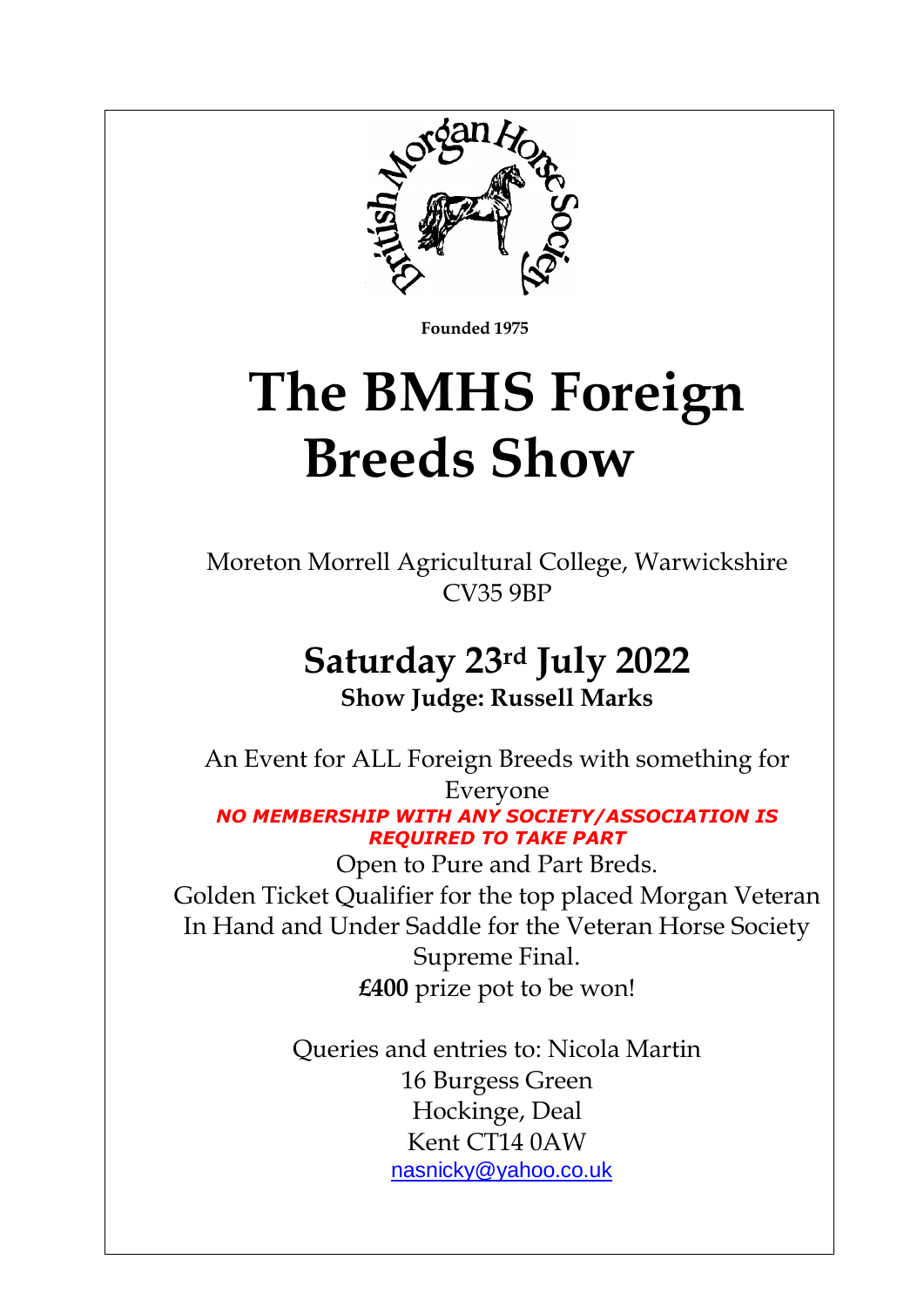## **9am INDOOR ARENA**

#### **IN HAND**

- **1. Pure Bred Morgan Youngstock 2 years and under**
- **2. World and Rare Breeds Pure/Part Bred Youngstock 2 years and under**
- **3. Pure/Part Bred Broken Coated and Dilutes, any age**
- **4. Pure/Part Bred Saddlebred, any age**
- **5. Pure/Part Bred Spanish any age**
- **6. Pure Bred Morgan Mare, 3 years and over**
- **7. World and Rare Breeds Pure/Part Bred Mares, 3 years and over**
- **8. Pure Bred Morgan Gelding, 3 years and over**
- **9. Foreign Breeds Pure/Part Bred Gelding, 3 years and over**
- **10. Pure Bred Morgan Stallion, 3 years and over**
- **11. Pure/Part Bred Portuguese, any age**
- **12. Foreign Breeds Pure/Part Bred Stallion 3 years and over**
- **13. Foreign Breeds Pure/Part Bred Hunter, 3 years and over**
- **14. Foreign Breeds Pure/Part Bred Veteran, 15 years and over**

**C1 SUPREME IN HAND CHAMPIONSHIP – Open to 1st and 2nd from Class 1 – 14 Top Ten ribbons. Youth Ribbons Golden Ticket Qualifier to top Veteran Morgan Horse.** 

**Supreme Champion - £75, Reserve £50.**

#### **Short Break**

#### **RIDDEN CLASSES**

- **15. Foreign Breeds Best Turned Out, any seat, any breed, Pure/Part Bred**
- **16. Foreign Breeds Ridden Concours, any seat, any breed, Pure/Part Bred**
- **17. Foreign Breeds Walk/Trot, any breed, any seat, smart training tack allowed**
- **18. Foreign Breeds Intermediate Canter Class, any breed, any seat, any smart training tack. (***Not to have cantered in the ring before. Canter will be done individually on the right rein only)*

**Classes 15 - 18 may be ridden in Training tack and lead lines welcome. Turnout in these classes can be Concours, Academy (full show attire not necessary, but safety hat and heeled boots must be worn) or full show turnout.**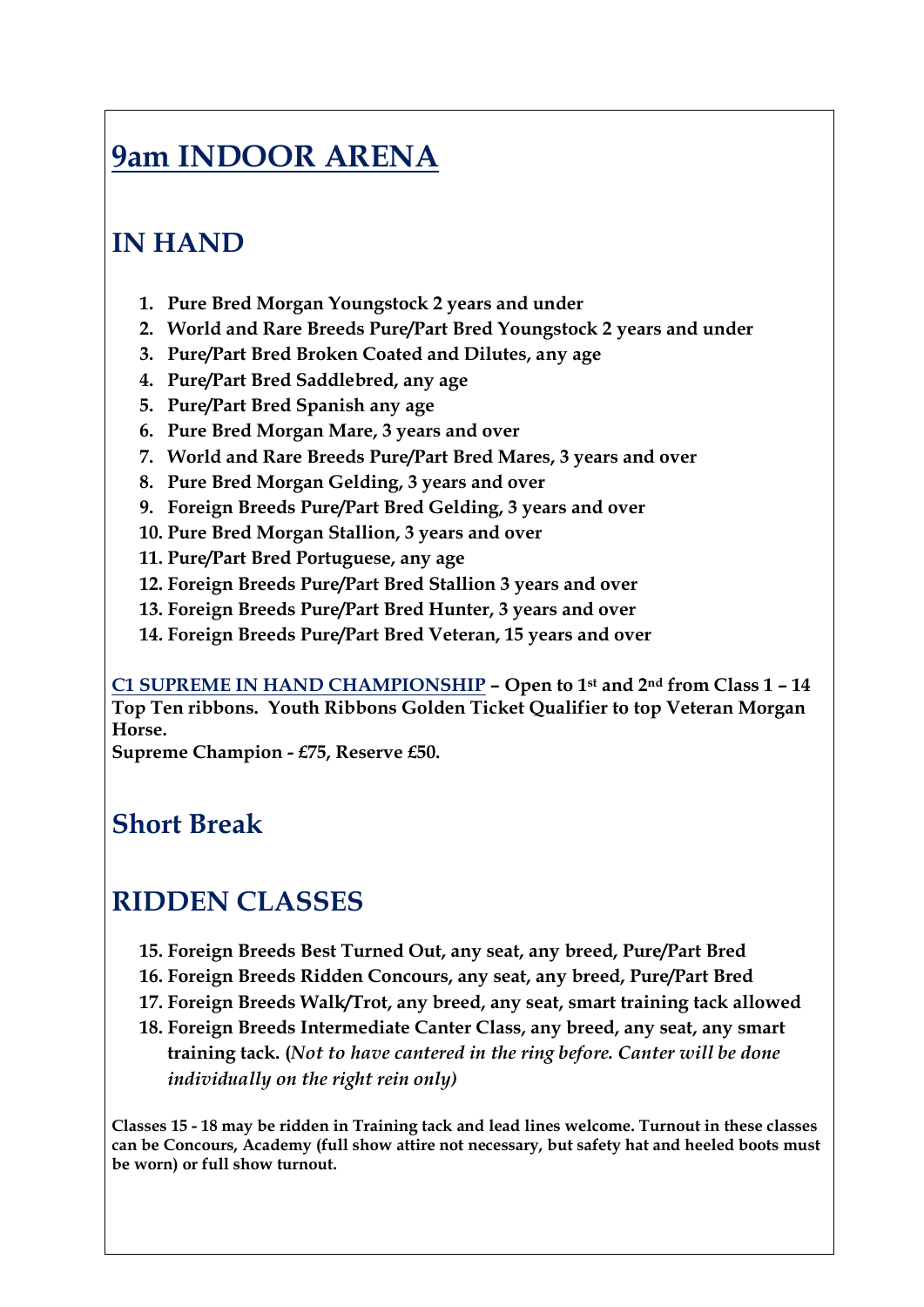#### **LUNCH**

#### **RIDDEN CLASSES Ctd**

- **19. Foreign Breeds Road Hack, any breed, any seat - will be asked to hand gallop**
- **20. Foreign Breeds Harness, any breed, Pure/Part Bred**
- **21. Foreign Breeds under 153cm, any seat, any breed, Pure/Part Bred**
- **22. Pure/Part Bred Saddlebred, any age**
- **23. Pure/Part Bred Spanish and Portuguese any age**
- **24. Foreign Breeds Veteran, any seat, any breed, Pure/Part Bred, over 15 years**
- **25. Pure Bred Morgan Classic Pleasure Saddle**
- **26. Foreign Breeds Pairs Under Saddle, any breed, any seat, Pure/Part Bred**
- **27. Pure Bred Morgan Hunter Saddle**
- **28. Foreign Breeds over 153cm, any seat, any breed, Pure/Part Bred**
- **29. Foreign Breeds Youth Pleasure, any seat, any breed, rider under 18yrs**
- **30. Pure Bred Morgan English Pleasure/Park Saddle – Pinned separately**
- **31. Foreign Breeds Gaited Horse, any breed, Pure/Part Bred (**Open to pure and part RMH, Saddlebreds, Standardbreds, TWH, Paso Finos, Icelandic and any other gaited breed or gaited horse)
- **32. Foreign Breeds Amateur Owned Trained and Shown, any breed, any seat, Pure/Part Bred**
- **33. Foreign Breeds Masters, riders over 50yrs of age, any seat, Pure/Part Bred**

#### **Short Break**

**C2 SUPREME PERFORMANCE CHAMPIONSHIP – Open to 1st and 2nd from Classes 19 – 33. Top Ten ribbons. Youth Ribbons Golden Ticket Qualifier to top Veteran Morgan Horse. Supreme Champion - £75, Reserve £50.**

**C3 SUPREME SHOW CHAMPION – Open to Champion and Reserve from C1 and C2. Winner to receive £150.**